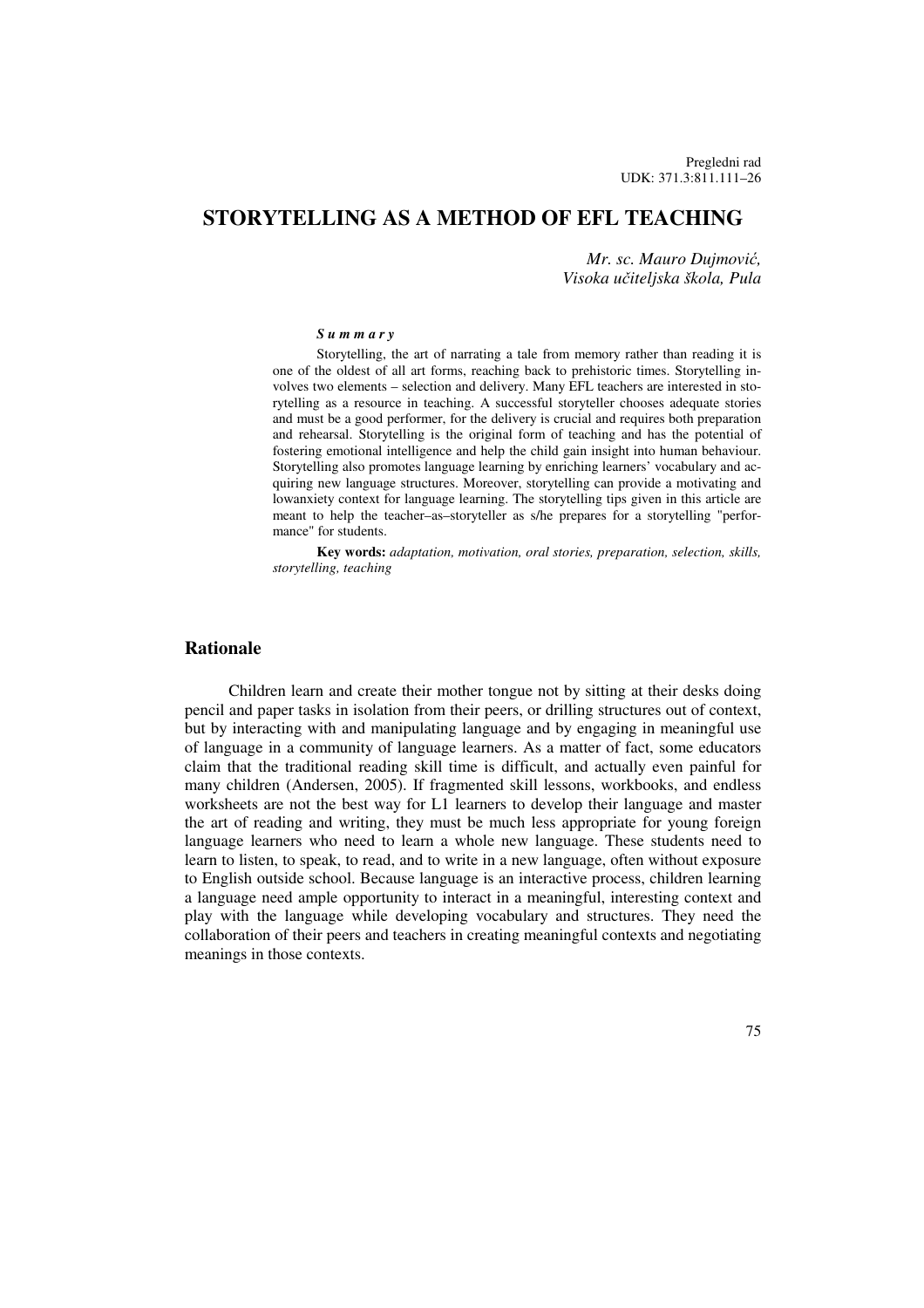The children's own, immediate environment–themselves, family, neighbourhood and school–are, of course, good sources of theme units, but in addition to these, nursery rhymes and children's literature offer a natural and interesting medium for language acquisition. They contain predictable, repetitive patterns that reinforce vocabulary and structures, provide relevant themes for young learners, and they are often highly *generative*. Just as children acquiring their first language begin developing it orally, young children learning a second language need to develop their oral language to some extent before they can be expected to function in writing. However, in many classes young children copy words and phrases they do not understand and then in chorus "read" them to the teacher. Carefully chosen children's literature allows children to develop their receptive language in an entertaining, meaningful context and naturally invites them to repeat many of the predictable words and phrases, which they gradually take ownership of and add to their receptive and productive language.

"Children's literature will often have less complexity of plot, less profundity of psychological analysis, and more simple pleasures and pains than are found in adult writing; and it will, usually, have the security of the happy ending; yet in its creations of new worlds, its explorations of alien points of view, its subtle investigations of language and metaphysics, and its continual spiritual penetration, it gives us a creative country as 'mature' as the adult's" (Russel, 2005, 38).

There are a number of good reasons for using literature in a language class, in particular the potential of literature to nurture emotional intelligence and caring communication. Quality literature provides models for rich, natural language and a variety of different registers.

"Literature is a high point of language usage, arguably it marks the greatest skill a language user can demonstrate. Anyone who wants to acquire a profound knowledge of language that goes beyond the utilitarian will read literary texts in that language" (Bassnett and Grundy, 1993, 7).

Literature can provide a motivating and low anxiety context for language learning. Children are naturally drawn to stories and many language learners come from backgrounds rich in story telling. Although this article focuses on teaching English to children, well selected children's literature can be used with adult learners as well.

### **Why tell stories**

Storytelling is the original form of teaching. There are still societies in which it is the only form of teaching. Though attempts have been made to imitate or update it, like the electronic storytelling of television, live oral storytelling will never go out of fashion. A simple narrative will always be the cornerstone of the art of teaching. Colloquial or literary, unaffected or flowery–the full range of language is present in stories. develop in a unique way. The listeners benefit from observing non–polished speech created on–the–spot. While listening to stories, children develop a sense of structure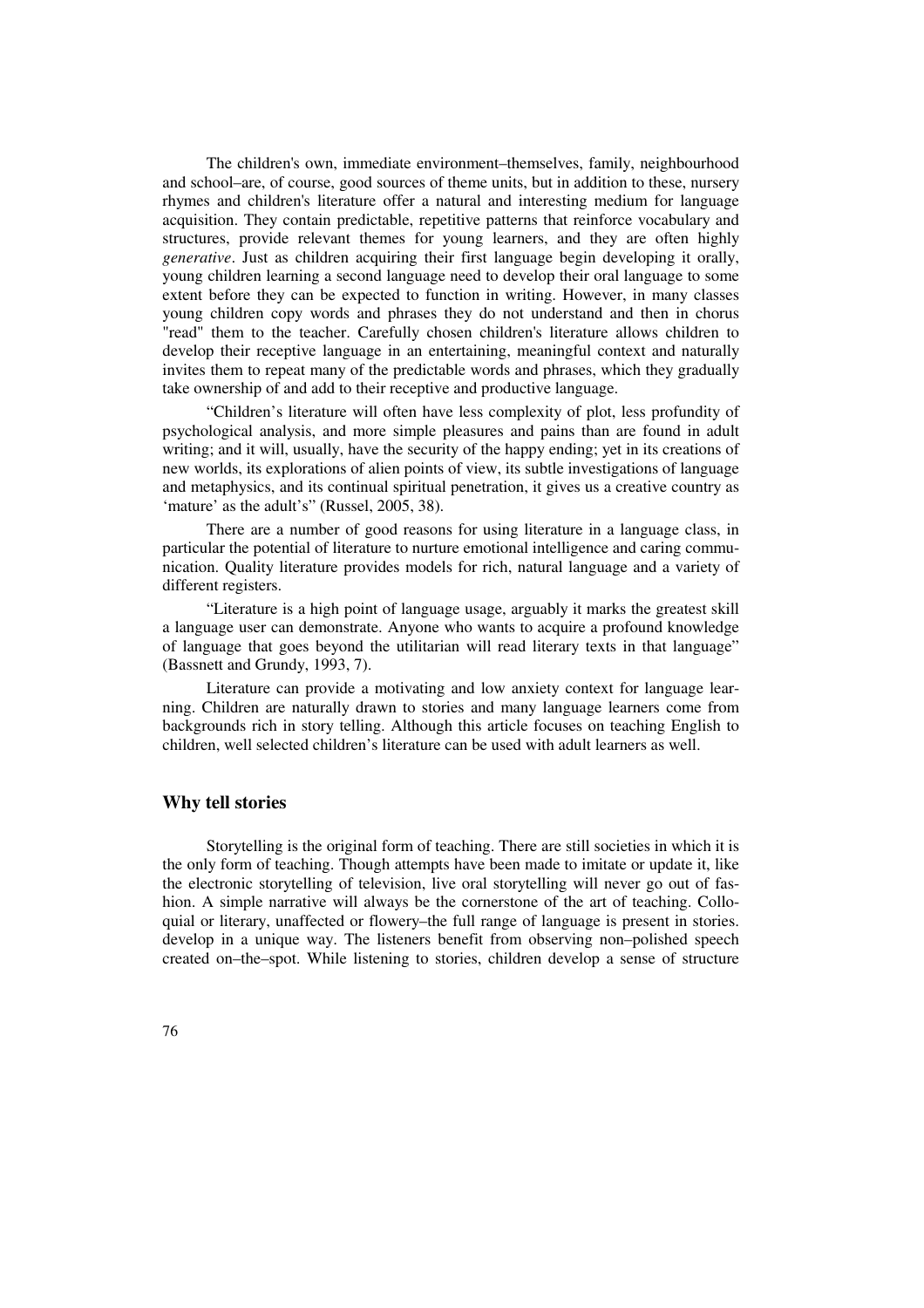that will later help them to understand the more complex stories of literature. In fact, stories are the oldest form of literature.

Through traditional tales, people express their values, fears, hopes, and dreams. Oral stories are a direct expression of a literary and cultural heritage; and through them that heritage is appreciated, understood, and kept alive. Through a story, listeners experience a vicarious feeling for the past and a oneness with various cultures of the present as they gain insight into the motives and patterns of human behaviour.

"People have always told stories; it is the oldest form of remembering. In ancient times, long before written language was developed, people told stories to preserve the history, traditions, desires, and taboos of their social groups. Each generation told their stories to the next, which in turn told the stories to the youth of the generation that followed them.

Since prehistory, all cultures have passed along such tales through the oral tradition, and they have always been an essential part of our humanness. Some stories were told just for entertainment. Others were used to share the history of a group of people and also to teach lessons and transmit values and beliefs. Still others were intended to explain natural phenomena–such as the changing of the seasons and the cycle of night and day–and usually involved the people's gods and other religious beliefs. Certain stories were accompanied by music and were sung instead of recited. These stories remained in a constant process of variation, depending on the memory, talent, or purpose of the storytellers" (Anderson, 2005, 81).

However, many storytellers feel that cognitive enrichment is not the primary aim of their art. Stories have numerous affective benefits for social and emotional development. A story session is a time to share feelings. A relaxed, happy relationship between storyteller and listener is established, drawing them together and building mutual confidence. Stories help children to know themselves and to know others so they can cope with the psychological problems of growing up.

Storytelling is also a living art. Like music and dance, it is brought to life in performance. A story will be altered by the storyteller's background: his/her choice of setting and detail, and the rapport established with the audience. The storyteller's building materials are words, sounds, and language patterns. The tools are the voice, face, and hands. The product is the creation of a shared human experience based on words and imagination. Storytelling is an individual art, and an imposed method or ready–to–use plan will prove inadequate. Beginning storytellers must go beyond the rules. They must know their personal strengths and develop their own unique style.

The most important advantages of storytelling may be summarized as follows:

– Stories are motivating and fun and can help develop positive attitudes towards the foreign language and language learning. They can create a desire to continue learning.

– Stories exercise the imagination. Children can become personally involved in a story as they identify with the characters and try to interpret the narrative and illustrations. This imaginative experience helps develop their own creative powers.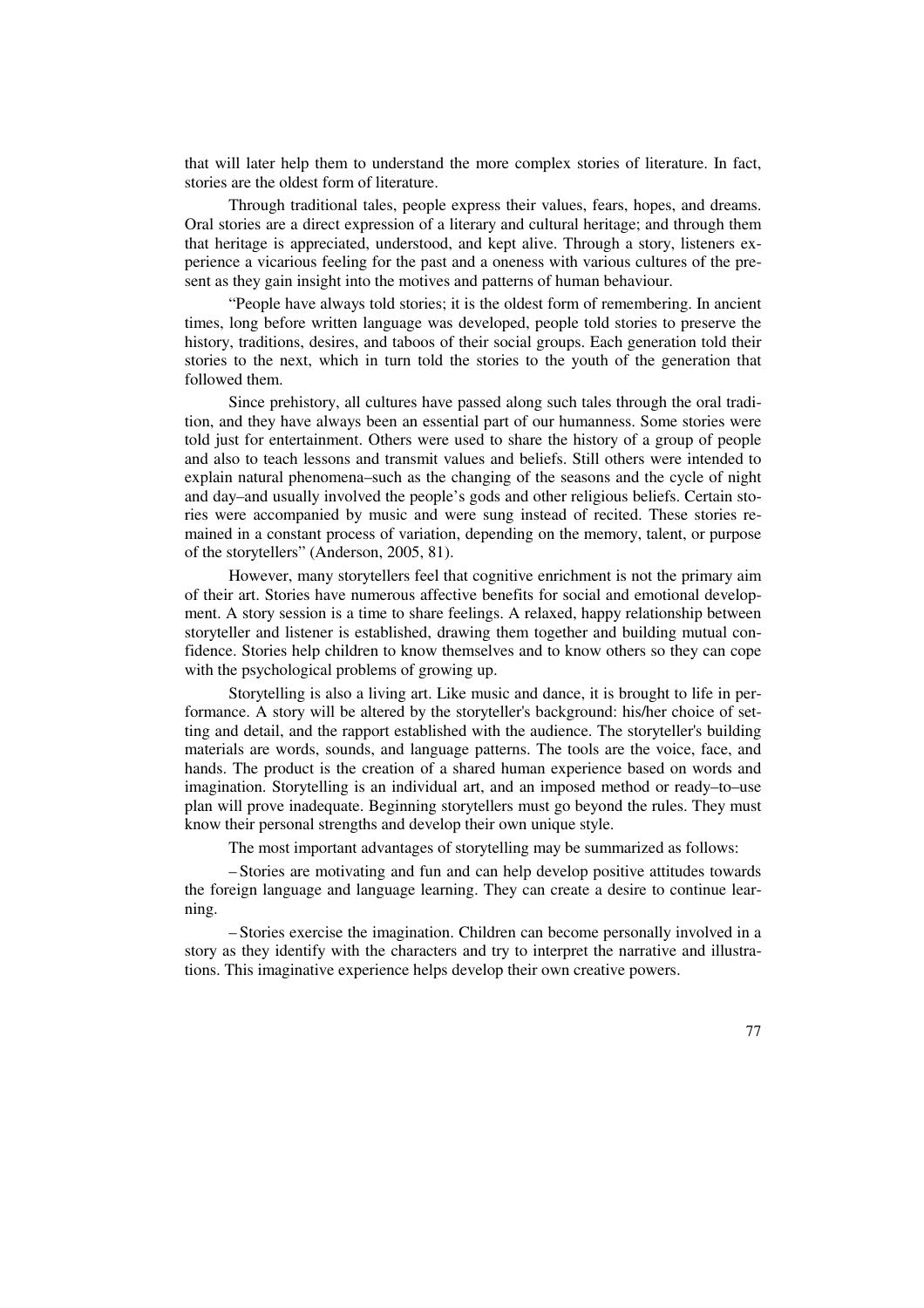– Listening to stories in class is a shared social experience. Reading and writing are often individual activities; storytelling provokes a shared response of laughter, sadness, excitement and anticipation which is not only enjoyable but can help build up child' s confidence and encourage social and emotional development.

– Children enjoy listening to stories over and over again. This frequent repetition allows certain language items to be acquired while others are being overly reinforced. Many stories also contain natural repetition of key vocabulary and structures. This help children to remember every detail, so they can gradually learn to anticipate what is about to happen next in the story. Repetition also encourages participation in the narrative. Following meaning and predicting language are important skills in language learning.

– Listening to stories allows the teacher to introduce or revise new vocabulary and sentence structures by exposing the children to language in varied, memorable and familiar contexts, which will enrich their thinking and gradually enter their own speech.

Listening to stories develops the child' s listening and concentrating skills via:

- 1. visual clues (for example, pictures and illustrations),
- 2. their prior knowledge of how language works,
- 3. their general knowledge.

This allows them to understand the overall meaning of a story and to relate it to their personal experience

## **Storytelling and the curriculum**

There are three main dimensions in which stories can add to learning in the whole school curriculum:

1. Stories can be used to reinforce conceptual development in children (for example, colour, size, shape, time, cause and effect, and so on).

2. Stories are means of developing learning. This major category covers:

 – Reinforcing thinking strategies (for example, comparing, classifying, predicting, problem–solving, hypothesizing, planning, and so on).

 – Developing strategies for learning English (for example, guessing the meaning of new words, training the memory, self–testing, and so on).

 – Developing study skills (for example, making, understanding and interpreting charts and graphs, making and learning to use dictionaries, organizing work, and so on).

3. Carefully selected stories can also be used to develop other subjects in the Curriculum, in particular:

– *Mathematics* telling the time, numbers: counting and quantity, measuring

– *Science* the life–cycle of insects, animals, outer space, how seeds grow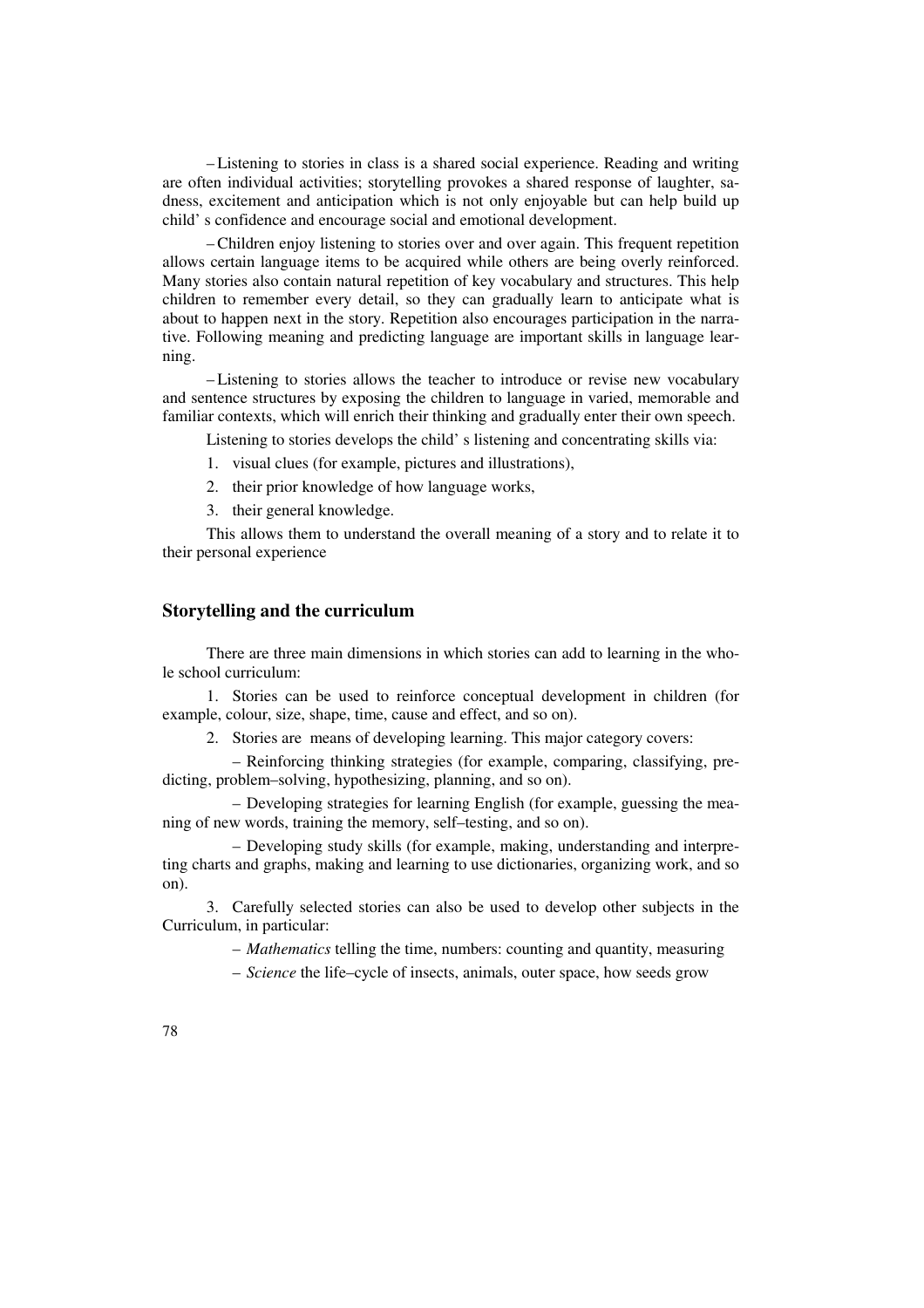– *History* prehistoric animals, understanding chronology / the passing of

 – *Geography and the Environment* shopping and shops in the local area, neighbourhood parks, sports and games, using a map, using the atlas, the weather and climates around the world, cultural studies

– *Art and Craft* drawing, making masks, hats, cards, clocks etc., making collages, making puppets

– *Music and Drama* singing songs, playing instruments, role play, miming.

## **Storytelling and the syllabus**

A syllabus is concerned essentially with the selection and grading of content. For example, if you are using a coursebook in your teaching, it is the authors who have selected the language items you are going to teach and the order in which you introduce them. They, in turn, may have based their selection on guidelines laid down by a Ministry of Education. A syllabus is most likely to include language functions and structures, vocabulary, pronunciation and skills to be practised. It may also include the types of activities and tasks your pupils will be involved in. Various factors are considered when selecting and grading content such as the age and conceptual level of learners, their needs and interest, their language level and previous language–learning experience, and the degree of difficulty of language and activities.

If you do not have to adhere rigidly to a coursebook, storybooks can also be used as short basic syllabuses in their own right, offering a novel alternative to the coursebook. Six or seven stories could be worked on throughout a school year. This would mean spending about four to five weeks on each story and about eight to ten lessons per story, if the class has two hours, of English a week.

## **Selection**

Selection requires an ability to evaluate stories and to discriminate between those that meet your learners' needs and those that do not. Although learning stories directly from other storytellers is the traditional method, you will learn most stories from books.

Many publishers produce simplified storybooks especially for children learning English. However, there are many authentic storybooks written for English-speaking children which are also suitable for those learning English. As they have not been written specifically for the teaching of English as a foreign language, the language is not selected or graded. Many, however, contain language traditionally found in most beginner syllabuses. The advantage of using authentic storybooks is that they provide examples of "real" language and help to bring the real world into the classroom. Very often simplified stories represent a watered–down version of the English language and can deceive both teacher and learners about the true nature of language. Authentic can also be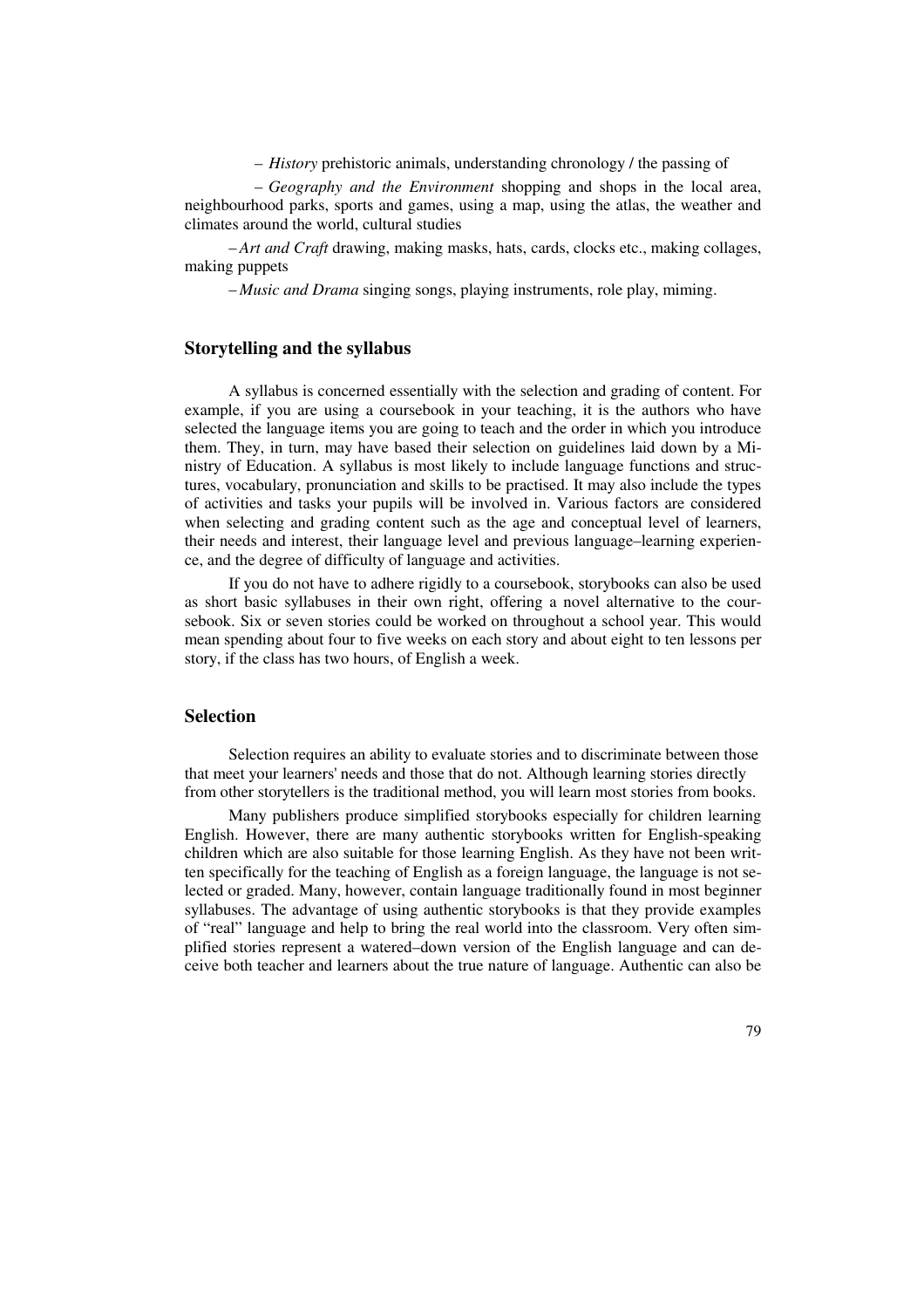very motivating for a child as they experience a strong sense of achievement at having worked with a "real" book. Furthermore, the quality of illustration is of a high standard, appealing to the young learner, and it plays an important role in aiding general comprehension.

Wide reading gives authority to your telling. Teachers can choose from a wide range of storybooks: those that children are already familiar with in their mother tongue, such as traditional stories and fairy–tales; picture stories with non text, where the children build up the story together; rhyming stories; cumulative stories with predictable endings; humorous stories; stories with infectious rhythms; everyday stories; fantasy stories, animal stories, and so on.

## **Adapting stories**

You can only effectively tell the stories that you feel comfortable with and which have meaning for you. Choose stories that you can tell–beginners should tend towards folk tales for their simplicity of structure and language, and shy away from complex literary tales (see Table 1).

Table 1 *provides guidelines on how to select appropriate tales and what to consider both during and after storytelling*.

| When selecting your Tales, consider                                              |                                       |                              |                                                            |                                |                                                      |
|----------------------------------------------------------------------------------|---------------------------------------|------------------------------|------------------------------------------------------------|--------------------------------|------------------------------------------------------|
| Language Difficulty                                                              |                                       | Content<br>Appropriateness   |                                                            | Cognitive Load                 |                                                      |
| <b>Instructional Objectives</b>                                                  |                                       | Interactive<br>Opportunities |                                                            | <b>Extension Opportunities</b> |                                                      |
| When story telling                                                               |                                       |                              |                                                            |                                |                                                      |
| Prepare the<br>environment                                                       | Prepare the audience for<br>listening |                              | Know where you are headed<br>and how to get there          |                                | Evaluate<br>continuously<br>and adapt<br>accordingly |
| After storytelling                                                               |                                       |                              |                                                            |                                |                                                      |
| Make your shared experience real through<br>extension and reflection activities. |                                       |                              | Evaluate and reflect in order to improve.<br>Trv<br>again! |                                |                                                      |

Table 1: *Storytelling Tips*

There are some features of stories specific to narrative; if we modify and simplify stories too much there is a danger of losing some of their magic. At the same time, this magic may also be lost if the language is too advanced for children to follow.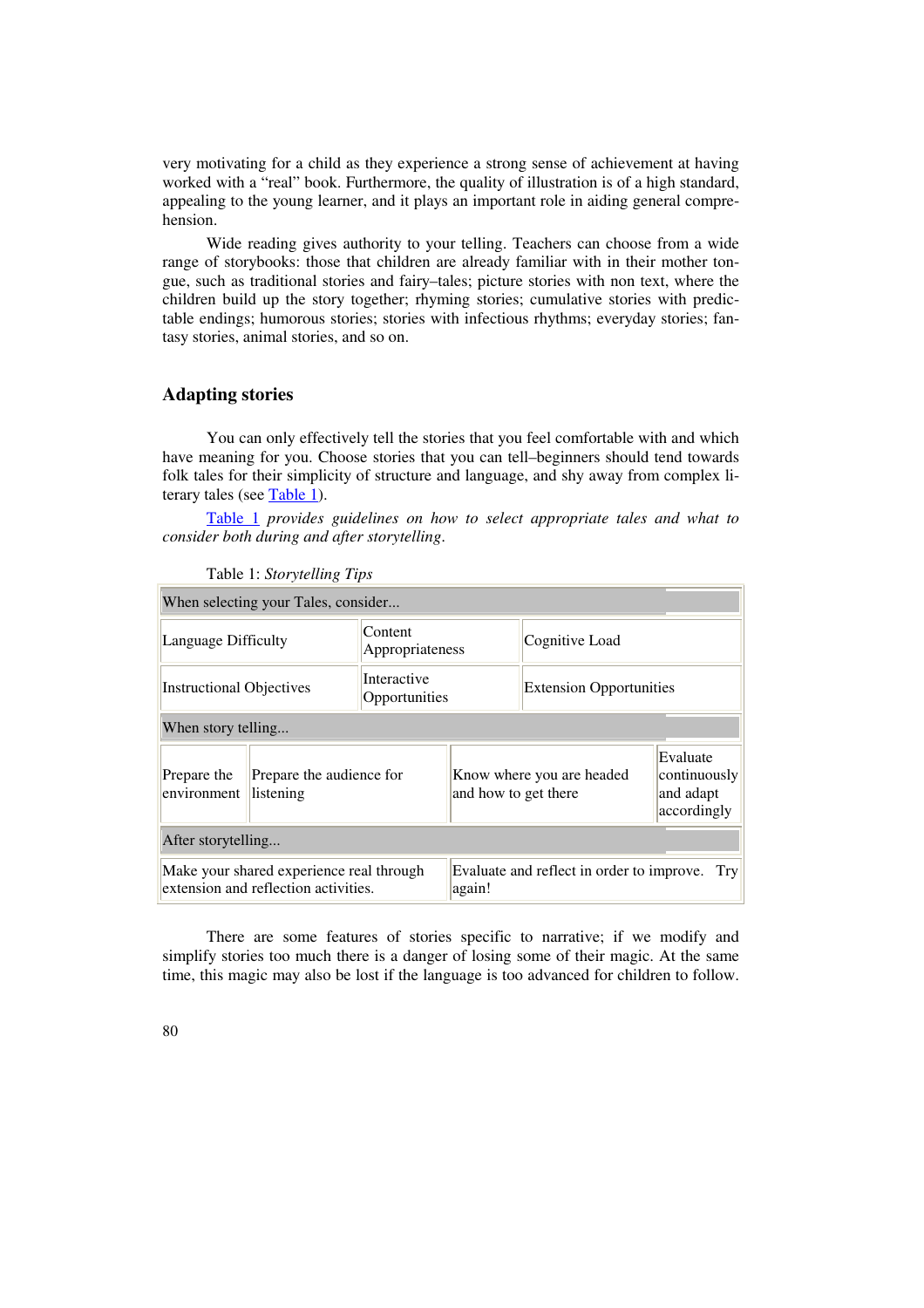What can the teacher do to make the story more accessible?

#### VOCABULARY AND GENERAL MEANING:

– *Check unfamiliar content of words:* is it necessary to substitute familiar words for the more unfamiliar ones? (note: – in some stories it is important to keep certain keywords, even if they are a little unfamiliar)

– *Check idioms:* are there any idioms which need to be rephrased in clearer language? (for example, in Little Red Riding Hood the sentence "The beast had a mind to eat her up" could be replaced by "The wolf decided to eat her up"

– *Check clarity:* would more examples make the meaning of the story clearer?

#### GRAMMAR:

– *Check tenses:* are there too many tenses? Can they be simplified? (for example: "everyone was enjoying the ride" can be changed to "everyone enjoyed the ride")

– *Check use of structures:* the story may use several structures but you may wish to emphasize one or reduce the number of structures.

– *Check word order:* in stories the word order sometimes differs from everyday use to create a more dramatic effect. (for example: – "down came the rain"), (note: – you will need to decide whether this is confusing or whether the original effect should be kept)

#### ORGANIZATION OF IDEAS:

– *Check sentence length and complexity:* a long sentence may need shortening by splitting it into two sentences. You may have to add other words or mime actions to make the meaning more explicit.

– *Check time references:* is the sequence of events clear or does it need to be reinforced by time markers such as first, then, the next day, etc?

– *Check the way ideas are linked:* does the relationship between sentences need to be made clearer

– *Check the way ideas are explained:* if there is a lot of narrative, would more direct speech make the story easier to follow?

#### STORY LENGTH:

Look for a single, clearly defined theme, a well–developed sequential plot, a consistent style, standardized characterisation (except perhaps for the protagonist), conflict resolution, dramatic appeal, unity, interesting subject matter, and strong emotional content. Avoid stories with long explanations or descriptions, flashbacks, subplots, and other literary devices that break the flow of a story.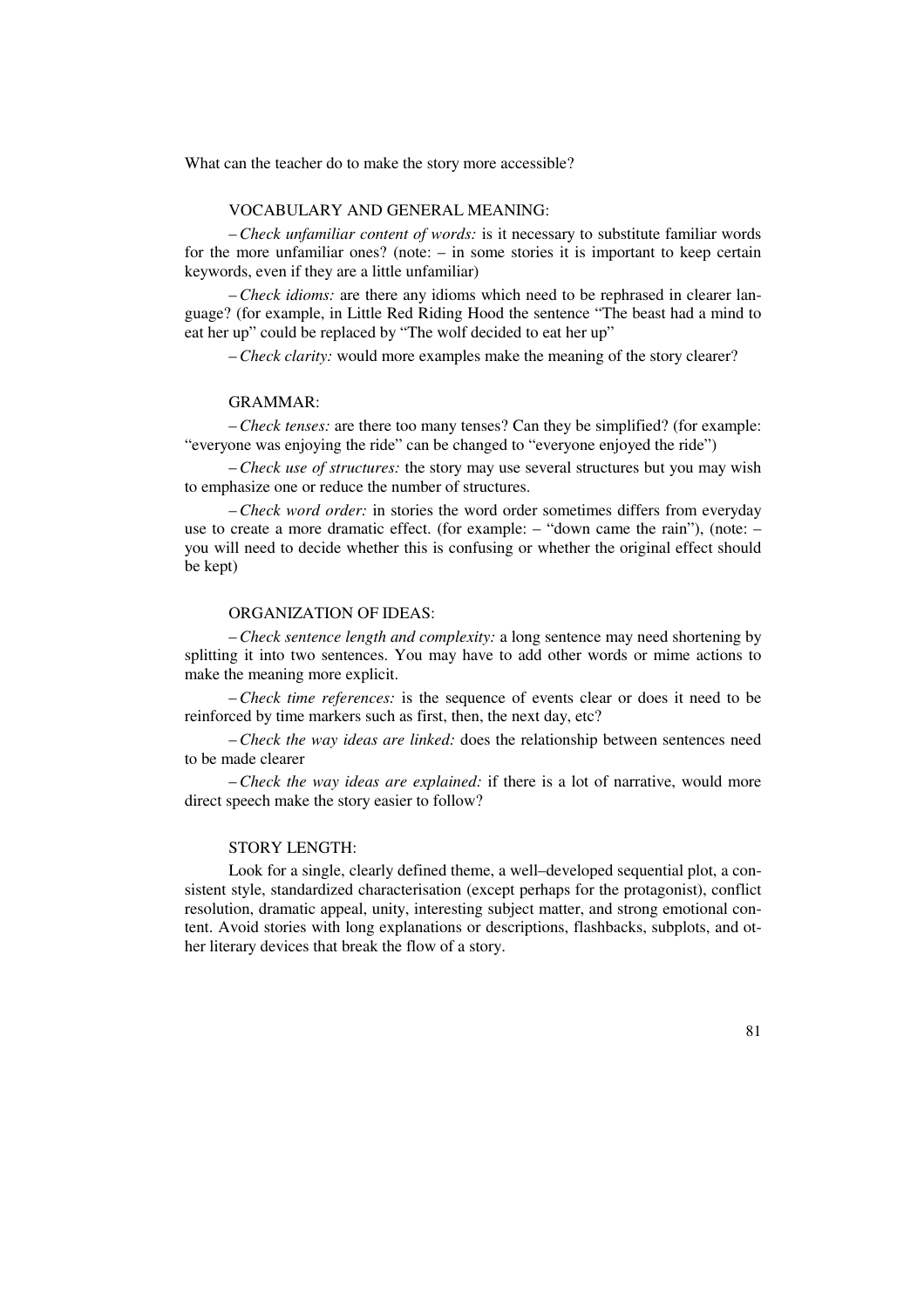*Choose stories with positive values* that implicitly express joy, compassion, humour, resourcefulness, and other positive aspects of human nature. On the other hand, experts tell us not to be excessively concerned about violence, fear, anger, hatred, lying, etc., in stories.

"The point is that all children experience hostility, frustration, anger and fear. They need outlets for these feelings, just as adults do. A folktale may be able to provide just the kind of harmless release children need" (Russel, 2005, 165).

## **Supporting children's understanding**

For the preparatory work and for many of the activities related to the storytelling, only the teacher requires a copy of the storybook. This is because a majority of the tasks are based on the pupils' predicting what comes next in the story or recapping it from memory. If they see the storybook at this stage much of the surprise element and active involvement is lost. You may find that at the end of a lesson you will have to be especially vigilant to stop your pupils peeping in the book when your back is turned. Pupils positively enjoy hearing stories over and over again. Their confidence grows as they realize that they can remember more and more. It also presents them with the challenge of remembering new language. Participating in the storytelling becomes a kind of game activity.

For stories with beginner pupils you may have to use the mother tongue from time to time. If your class shares a common language, this is quite natural. In fact, you would be denying your pupils a very useful learning strategy if you insisted on always using English. However, you should consider carefully when and why you would use the mother tongue. Obviously, the more you use English and the more your pupils get better at and more familiar with the language, the less you will need to use the mother tongue.

Using storybooks successfully in the classroom needs careful planning. Simply telling a story to a class without preparation can be disastrous with the loss of pupil attention, motivation and self–confidence. Although children are used to listening to stories in their mother tongue, understanding a story in a foreign language is hard work. Pupil's enjoyment will increase enormously if the teacher ensures that their understanding is supported in several ways. The following guidelines provide a framework to make story–based lessons more accessible:

– Provide a context for the story and introduce the main characters. Help your pupils feel involved and link their experience with that in the story to set the scene. Relate the story to aspects of their own lives such as where they live, the animals they are familiar with, what they like or dislike, going shopping, having picnics, etc. Once the context has been understood and the children can identify with the characters, then elicit key vocabulary and phrases, and involve pupils in predicting and participating in the story.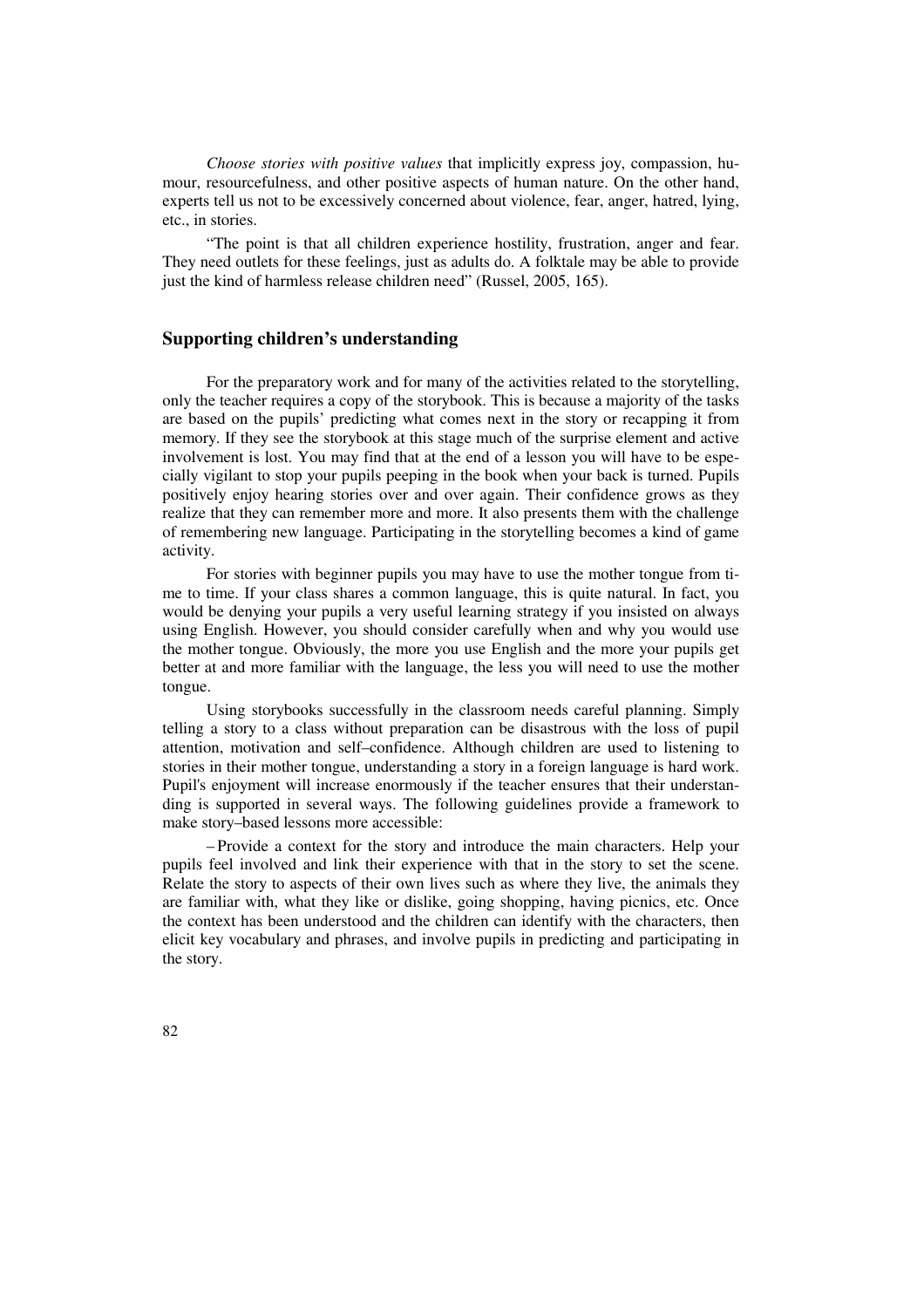– Provide visual support: drawings on the blackboard, cut–out figures, speech bubbles, masks, real objects, flash cards, etc. Can pupils make any of these?

– Identify your linguistic objectives. Decide which language points your pupils need to recognize for comprehension when the story is told and which would be useful to reproduce such as lexical sets, language functions and structures, etc.

– Relate the story or associated activities to work in other subject areas if possible.

– Decide how long you will spend on the story. Will you use it once or twice or over a period of several lessons?

– Decide when you will read the story. Will you read a little each lesson–or all at once after appropriate preparation?

– Decide which follow–up activities would provide opportunities for pupils to use language

– Decide in which order to introduce or revise the language necessary for understanding the story. Make sure pupils understand the aims of each lesson and how it relates to the story. Check that each lesson provides variety and the opportunity for recycling language previously introduced.

– If necessary, modify the story to make it more accessible to your pupils. Substitute unfamiliar words with better–known ones and adapt the sentence structure to make the story easier to follow, and so on.

– Find out if there are any rhymes or songs that pupils can learn to reinforce the language introduced.

## **Preparation(prevents forgetting and flopping)**

*1. Learn the story.* Learning the story means to make the story your own. Read it from beginning to end several times. Read it out loud. Master the structure of the story: the beginning (introduction of characters), the body (building of conflict), and the climax (resolution of conflict). Visualize the succession of scenes. Work on creating sensual setting and character descriptions. Note unusual expressions, word patterns, rhymes, and dialog.

*2. Outline the story.* Storytellers agree that memorizing word for word is not useful. Learn a story incident by incident, and prepare notes that will help you remember this structure. Typed skeleton outlines stick in the minds of visual learners. Cue card outlines are also useful in preparation and storage of tales, but should not be used in telling.

*3. Control the story's length.* Long stories can be simplified or serialized, but not excessively modified or censored. Time yourself during practice. A "story hour" should probably include a mixture of activities: reading storybooks, listening to story tapes, reciting poetry, singing songs, playing games, etc. besides the oral story itself.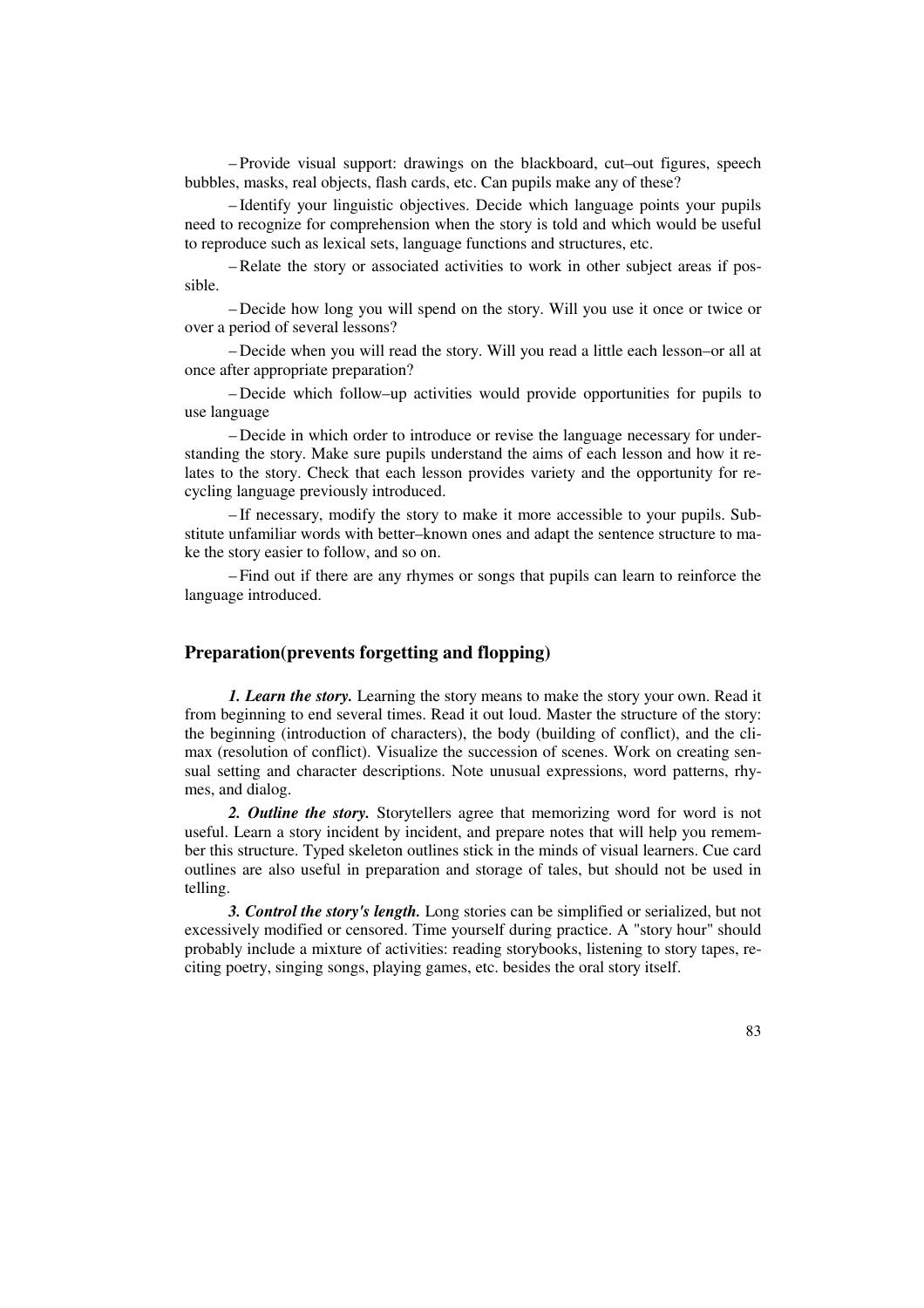*4. Control the story's vocabulary.* A rich vocabulary, with carefully chosen adjectives and adverbs, gives colour and texture to the telling. However, you need to be comfortable with your use of language and not try too hard to get things "right" or the story will come out flat and nervous. Don't worry if the listeners don't already know every word; guessing is part of language learning.

*5. Refine your storytelling style.* Tell the story aloud to listen to your voice – your instrument - which you can exercise, train, and even change. A pause and dropped voice are often more effective than shouting. Take poetic passages slowly; report conversation at natural speed; tell narration more rapidly, building toward the climax.

*6. Practice, practice, practice.* Practice aloud to yourself, your family or friends. You could practice on audio or even video tape. Practice in front of a mirror to eliminate poor gestures and facial expressions. Some say practice makes storytelling artificial and studied, but it is essential to the beginner.

*7. Relax before telling.* Warm up as the situation allows with breathing, stretching, and vocal exercises.

## **Improving storytelling skills**

There are a number of techniques you can use when reading stories aloud to make the experience more enjoyable and successful for your pupils. If they are unfamiliar with storytelling, begin with short sessions which do not demand too much from them and over–extend their concentration span. A story should be presented in a way that emphasizes the "what" of the story and not the "how" of the telling.

– If possible, have children sit on the floor around you when you read the story, making sure everyone can see both your face and the illustrations in the story.

– Speak slowly and clearly. Give your pupils time to think, ask questions, look at the pictures, make comments. However do vary the pace of your voice when the story speeds up.

– Make comments about the illustrations. When you say a word, point to the illustration at the same time. Involve your pupils actively by asking them also to point to the illustrations.

– Encourage your pupils to take part in the storytelling by repeating key vocabulary items and phrases. You can invite them to do this by pausing and looking at them with a questioning expression and by putting your hand to your ear to indicate that you are waiting for them to join in.

– Use gestures, mime, facial expressions, varied pace and tone. Adapt your voice to the different characters as much as you can to help convey meaning and to keep your pupils' attention.

– When telling a story for the first time try to create a relaxed, informal atmosphere which mirrors storytelling in children' s homes. You can do this by gathering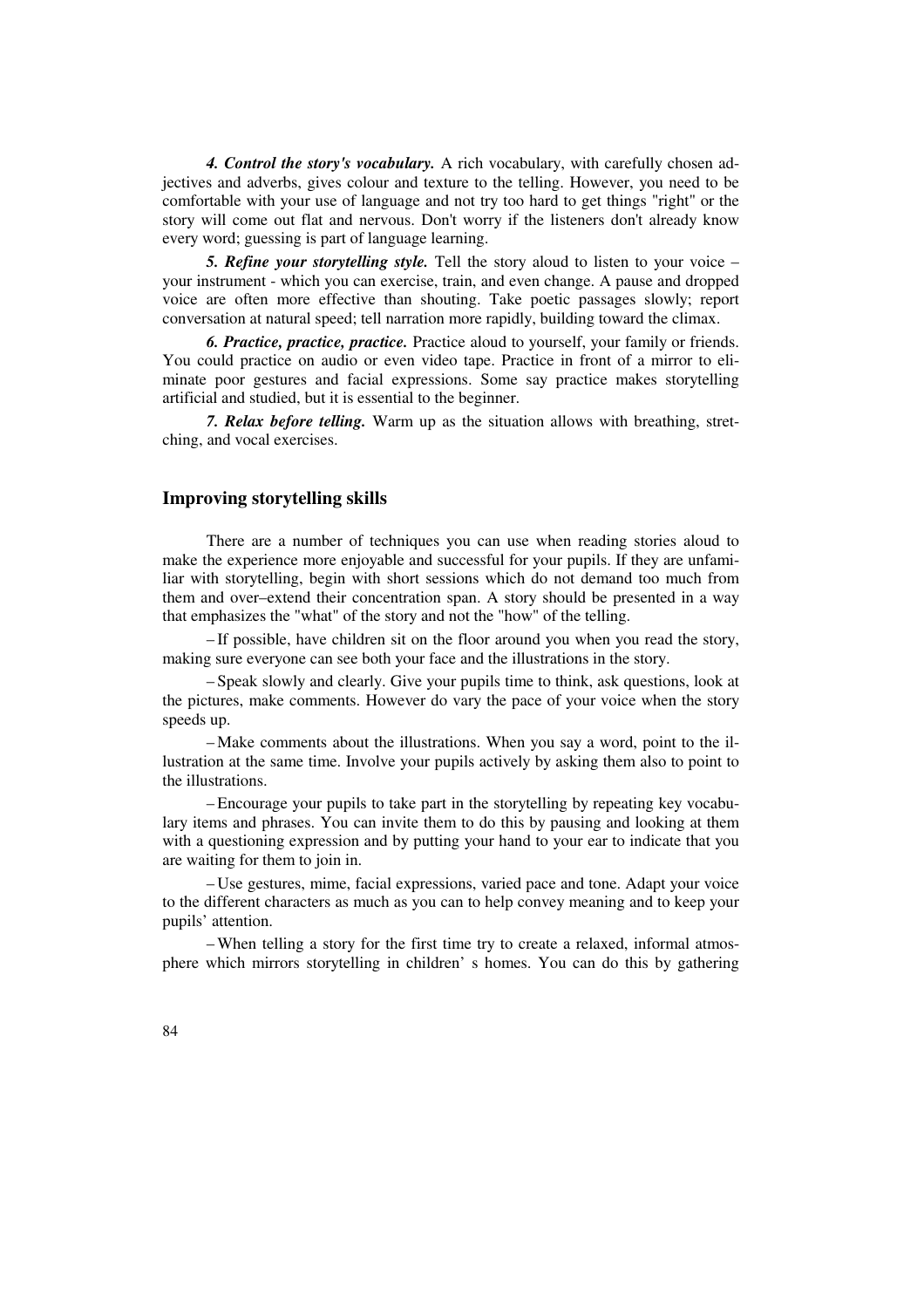pupils around you in a semicircle; this arrangement also makes it easier for them to hear you and to see any visual you wish to use. The children will be more comfortable if there is a small carpeted area in a corner of the classroom where they can sit. Some old blankets spread out for storytelling time would be a good substitute. Make sure you have rehearsed the story beforehand so that you are able to look at the children frequently while you read or tell the story. You should also know where you are going to pause or break up the text to ask questions, and so on.

When listening to a story in a foreign language children rely heavily on their eyes to help them understand. The use of visuals and other support for listening is consequently very important to the child's comprehension and enjoyment of the story. The aids you use when telling stories can take many forms, both visual and aural, and are often referred to as story props. These might include pictures, real objects, models, or pre-recorded or teacher–made cassettes.

### **Follow–Up Activities**

While no follow–up is necessary–stories are valuable in their own right, but a variety of options are available.

*1. Ask comprehension questions carefully.* If a story is followed immediately by a barrage of comprehension questions, its artistic value is lost and storytelling suffers. I would suggest waiting at least a day to ask the usual who, what, where, when, how much, and why questions. There are other, more creative ways to use questions. Multiple choice questions and questions that can be answered by inference can be used. Suppositions can be made, like: What would you have done? What should the character have done? Students may choose from a list of questions provided by the teacher and ask a partner. It's even possible to give out comprehension questions first and have the students construct the story.

*2. Invent exercises in phonetics, semantics, and syntax.* There is no limit to the language exercises that can be based on a story: introduction of new vocabulary in lexical sets, rhyming sets, or grammatical sets; verbal practice and grammatical analysis of repeated phrases.

*3. Do listening activities.* After a tale, listeners can demonstrate comprehension by: comparing, discriminating, predicting, sequencing, classifying, transferring information, etc. Unlike other listening activities, stories are often repeated, but never in exactly the same words.

*4. Do oral activities.* Choral reading, story fill–in, add–on stories, building a tale from key words, etc., are all options. Discussion topics can be taken from the story's themes. Students can retell their favourite tales, or invent stories based on their own personal experiences.

*5. Do written activities.* Rewriting, summarizing, or paraphrasing a tale are obvious and worthwhile activities. Written exercises can include controlled writing dic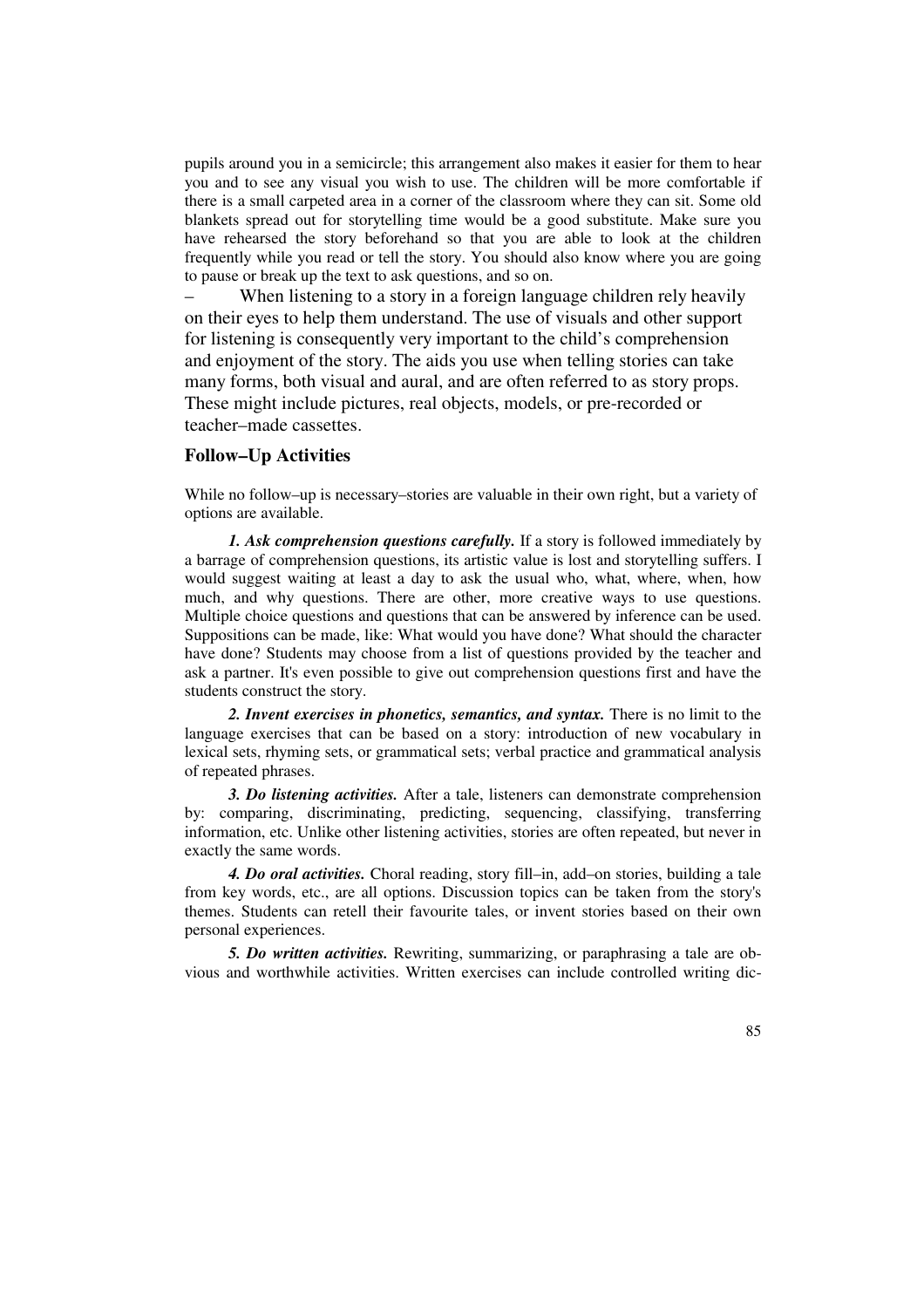tation and cloze paragraphs, guided writing (sentence extension or sentence-combining exercises), or free writing using the tale as a literary model. Other options include: journal writing, research projects, making up original stories patterned on stories told to the group, and writing a poem or a play version of a story.

*6. Do visual activities.* Story–related artwork can include: posters, models, collages, crafts, masks, puppets, mobiles, photos, picture stories, blackboard drawing, etc. Stories are part of aesthetic education and develop creativity.

*7. Do creative drama activities.* There are many story games to play. Stories naturally lend themselves to be dramatized, mimed, or role–played. Prepared dialogs from tales can be recited, or students can tell or retell stories they choose or make up themselves.

*8. Organizing book corner.* Most primary school classrooms have a book corner where pupils can read books of their own choice and at their own pace. Once a story in English has been completed in class, it is a good idea to put extra copies of the book in the book corner. This will provide an introduction to the written word in English. Furthermore, as the child will have memorized much of the story, he or she will be able to make the connection between what he or she has heard and memorized and what he or she sees written and illustrated on the page. A stimulating book area will also promote a positive attitude towards reading and create enthusiasm among children for books.

If you do not already have a book corner in your class, or would prefer to set up a special one for English, you may find the following tips useful:

– A bookcase or shelving is ideal but a table or cardboard boxes covered in coloured paper can be used to display and store books.

– Flowers, plants, a carpet and cushions will make the book corner cosy, attractive and inviting.

– If possible, display books with the cover showing. This is more attractive and makes selection much easier.

– Try to involve your pupils as much as possible in the organization of the book corner. Looking after a book corner encourages children to take responsibility for the care of books. The class could elect book corner monitors/librarians each week or month to keep the book corner tidy.

– Decorate the corner with any artwork or writing inspired by stories read to pupils in class. They could also write comments about different books and stick these on the wall. Get the children to organize Top Ten book chart and display the results in the corner.

– Bring your pupils' attention to other books in English or in the mother tongue related to a topic you are covering. For example, magic, dinosaurs, butterflies, witches, animals, etc.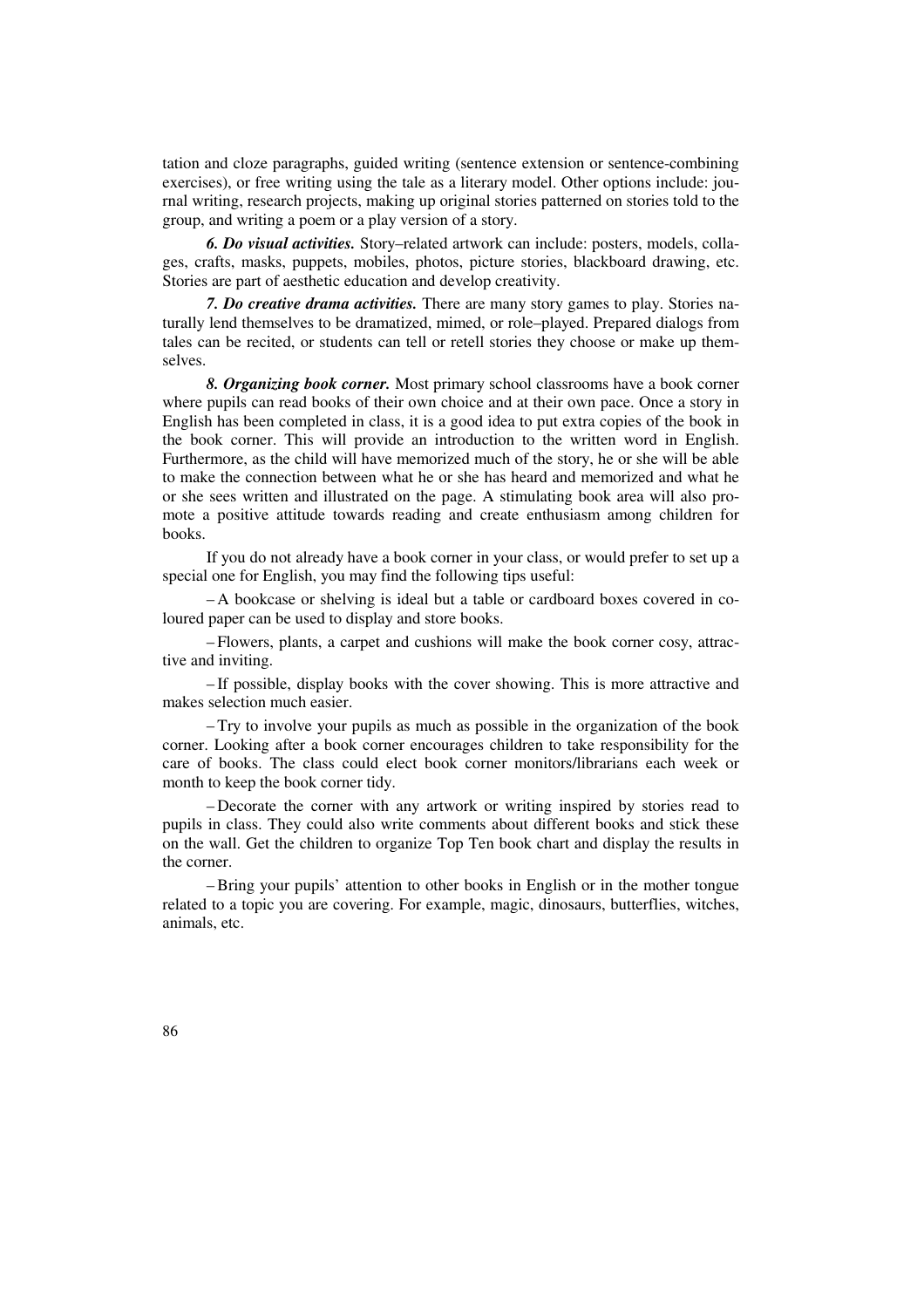As far as possible, allow pupils to have open access to the book corner. This will encourage them to visit it as often as they can, without feeling they have to use it at specific times.

If your pupils can borrow books, you will need to devise a lending system. A simple one is to use an exercise book in which pupils write their name, the title of the book, the date borrowed and the date returned. Decide how long the landing period should be: one week, two weeks? The book corner monitors / librarians can take responsibility for this.

## **Conclusion**

Stories educate, illustrate, enlighten, and inspire. They give relief from the routine and stimulate the mind. They are a great motivator for teachers as well as for students. Stories are used in an exclusively positive scholastic setting, i.e., no grades, no failures, no textbooks, no notepads, no dictionaries, no costly audiovisual equipment*nothing* coming between the listener and the teller. Storytelling is learned slowly over a long time, but the novice and the expert storyteller can both experience success on different levels. A storyteller eventually makes a personal collection of stories for various occasions and purposes. Storytelling is a folk–art which can't be manipulated, intellectualised, or mass-produced. Its magic is unique. The storyteller is always a teacher, and the teacher is always a storyteller. All teaching methods and suggestions in this article may be adapted to different grade and proficiency levels depending upon the type of literature chosen.

#### **Reference**

Anderson A. Nancy. 2005. Elementary Children's Literature. London: Pearson

Bassnett S. and Grundy P. 1993. Language through literature. London: Longman.

Ellis, G. and J. Brewster. 1991. The Storytelling Handbook for Primary Teachers. London: Penguin.

Goleman Daniel. 2001. Emotional Intelligence. Whiskey Creek Documents Design

Polette Nancy.1984.Books and Real life. London: Mc Farland &Company, Inc., Publishers

Russel L. David. 2005. Literature For Children. London: Pearson

Sternberg Davidson.1990. Giftedness and the Gifted, Eric EC Digest

Stevick Earl.1992.Teaching and Learning Languages. Cambridge: Cambridge University Press.